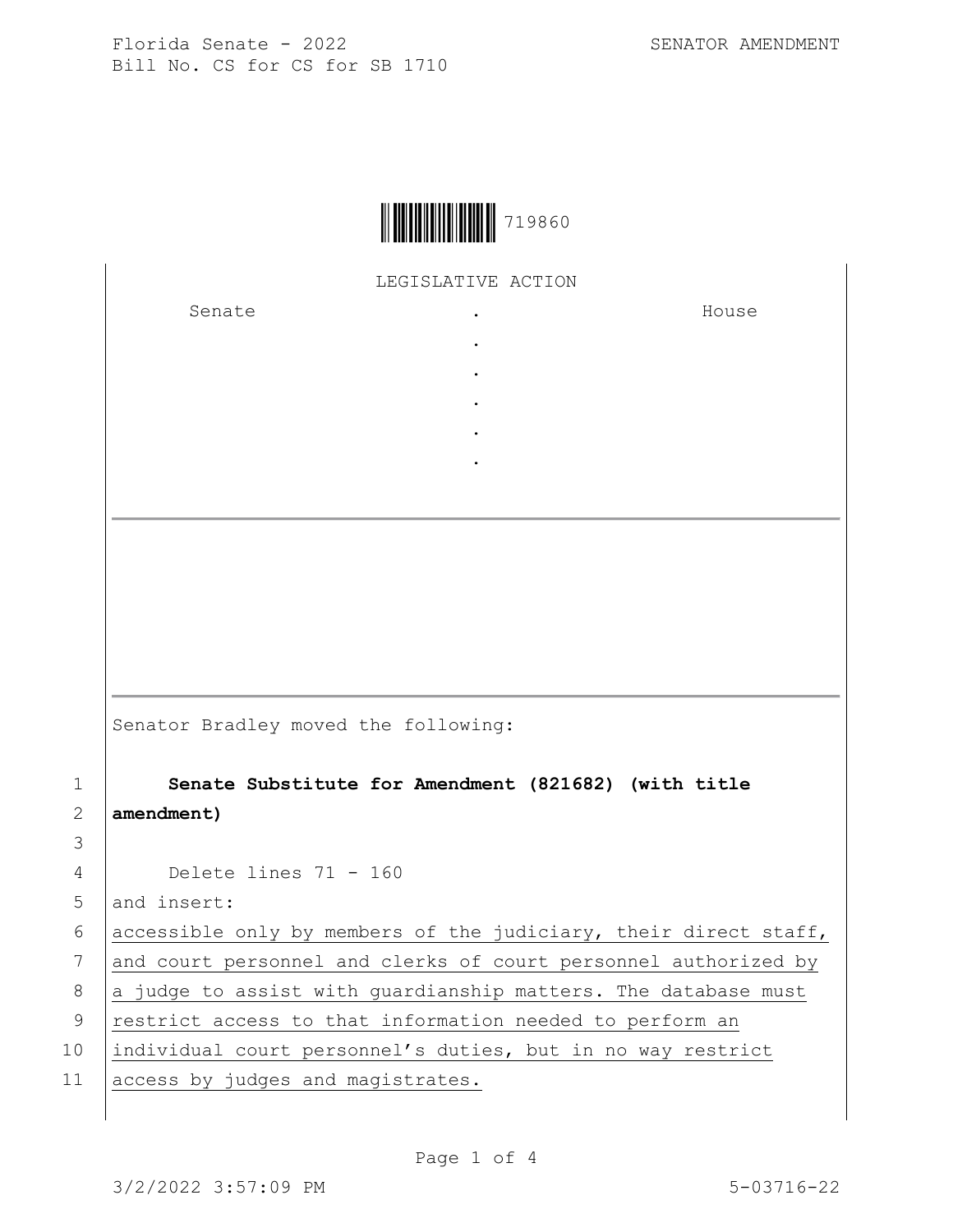Florida Senate - 2022 SENATOR AMENDMENT Bill No. CS for CS for SB 1710

## Ì7198607Î719860

| 12 | (2) On or after July 1, 2023, the Florida Clerks of Court        |
|----|------------------------------------------------------------------|
| 13 | Operations Corporation shall also establish a publicly           |
| 14 | accessible webpage to facilitate improving transparency of       |
| 15 | quardianship cases to the public.                                |
| 16 | (a) The Florida Clerks of Court Operations Corporation must      |
| 17 | generate monthly reports of statewide, circuit-level, and        |
| 18 | county-level statistical data to provide assistance to the       |
| 19 | courts and the Department of Elderly Affairs, and transparency   |
| 20 | to the public and policymakers, regarding the state's            |
| 21 | quardianship system. Such data reports must include only         |
| 22 | aggregated and deidentified data and must be published on the    |
| 23 | webpage established under this subsection.                       |
| 24 | (b) The webpage established under this subsection must           |
| 25 | include a database that is accessible to and searchable by the   |
| 26 | public. The database must be searchable by the name of a         |
| 27 | professional guardian to view current data regarding the number  |
| 28 | of wards served by that guardian, the counties of residence of   |
| 29 | such wards, and whether the wards are under limited or plenary   |
| 30 | quardianships. Such search may not allow access to personal      |
| 31 | identifying information of wards.                                |
| 32 | (3) The Office of Public and Professional Guardians is           |
| 33 | directed to share professional guardian registration and         |
| 34 | disciplinary action data for the purposes of this section.       |
| 35 | (4) In addition to the reports required under paragraph          |
| 36 | (2) (a), the Florida Clerks of Court Operations Corporation must |
| 37 | also generate reports using information in the databases         |
| 38 | established under subsection (1) or subsection (2) at the        |
| 39 | request of the Legislature, the judiciary, or the Department of  |
| 40 | Elderly Affairs.                                                 |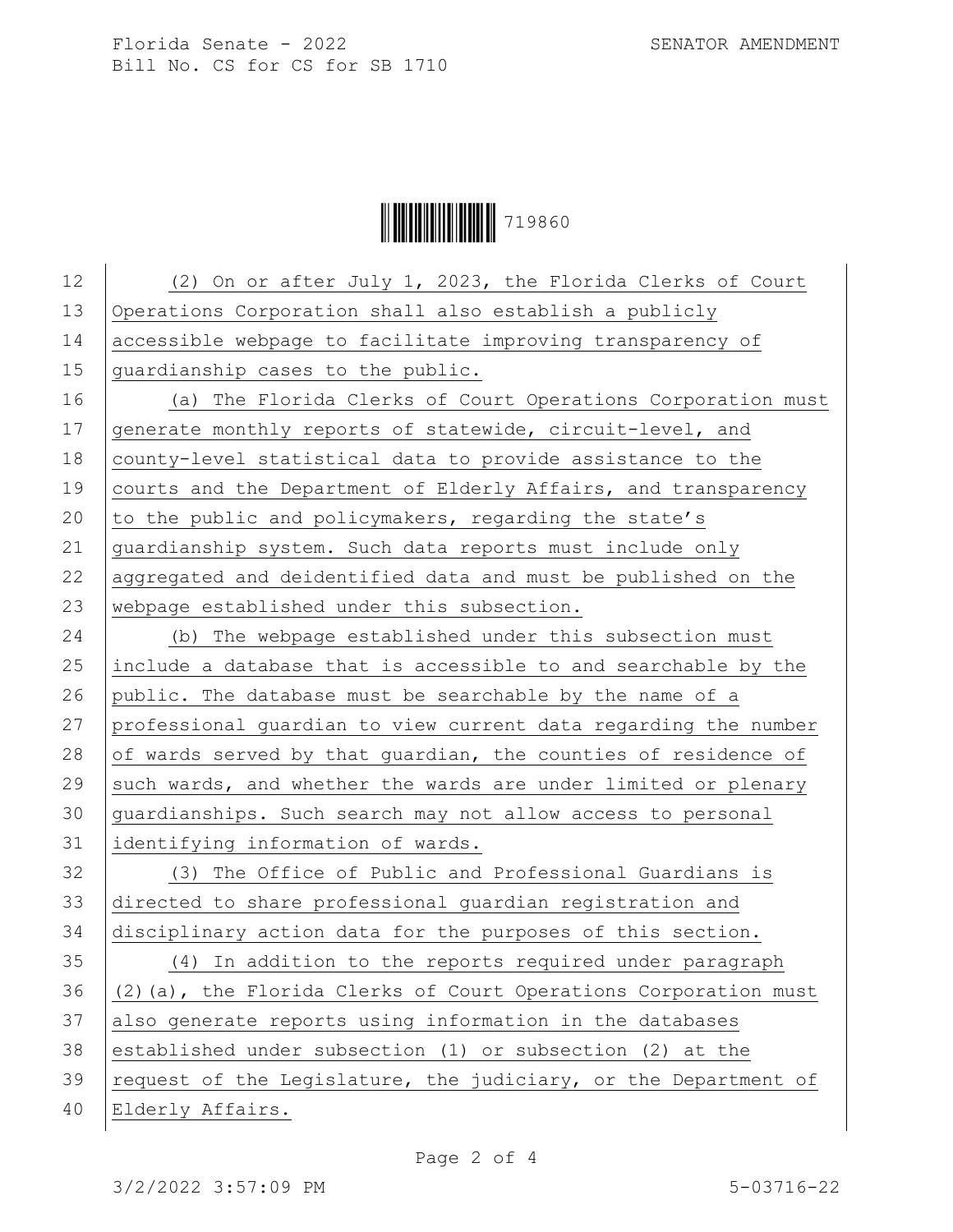Florida Senate - 2022 SENATOR AMENDMENT Bill No. CS for CS for SB 1710

**ÖYESÜN 19860** 

41 (5)(a) Beginning July 1, 2024, and annually thereafter through July 1, 2027, the Florida Clerks of Court Operations Corporation shall compile data maintained in the databases established under paragraphs (1)(a) and (2)(b) which has been collected from the clerks of court and the Department of Elderly Affairs and submit such data to the Office of Program Policy 47 Analysis and Government Accountability (OPPAGA). (b) OPPAGA shall analyze the consolidated data compiled in accordance with paragraph (a) to evaluate trends in the use of guardianships in this state and conduct a comparative analysis of guardianship laws in other states. In conducting the 52 analysis, OPPAGA shall consult with the Office of State Courts Administrator, the Clerks of Court Operations Corporation, the 54 clerks of the court, and the Department of Elderly Affairs. OPPAGA shall submit a report containing findings and 56 recommendations to the Governor, the President of the Senate, 57 and the Speaker of the House of Representatives by October 15, 2024, and annually thereafter through October 15, 2027. (c) The data compiled and reported under paragraphs (a) and (b) must be produced in a statewide, circuit-level, and county- level statistical format. Such reports must include only 62 aggregated and deidentified data. Further, the reports provided under paragraphs (a) and (b) may not contain personal identifying information of wards. 65 Section 2. Subsection  $(7)$  is added to section  $744.2001$ , Florida Statutes, to read: 744.2001 Office of Public and Professional Guardians.—There is created the Office of Public and Professional Guardians

within the Department of Elderly Affairs.